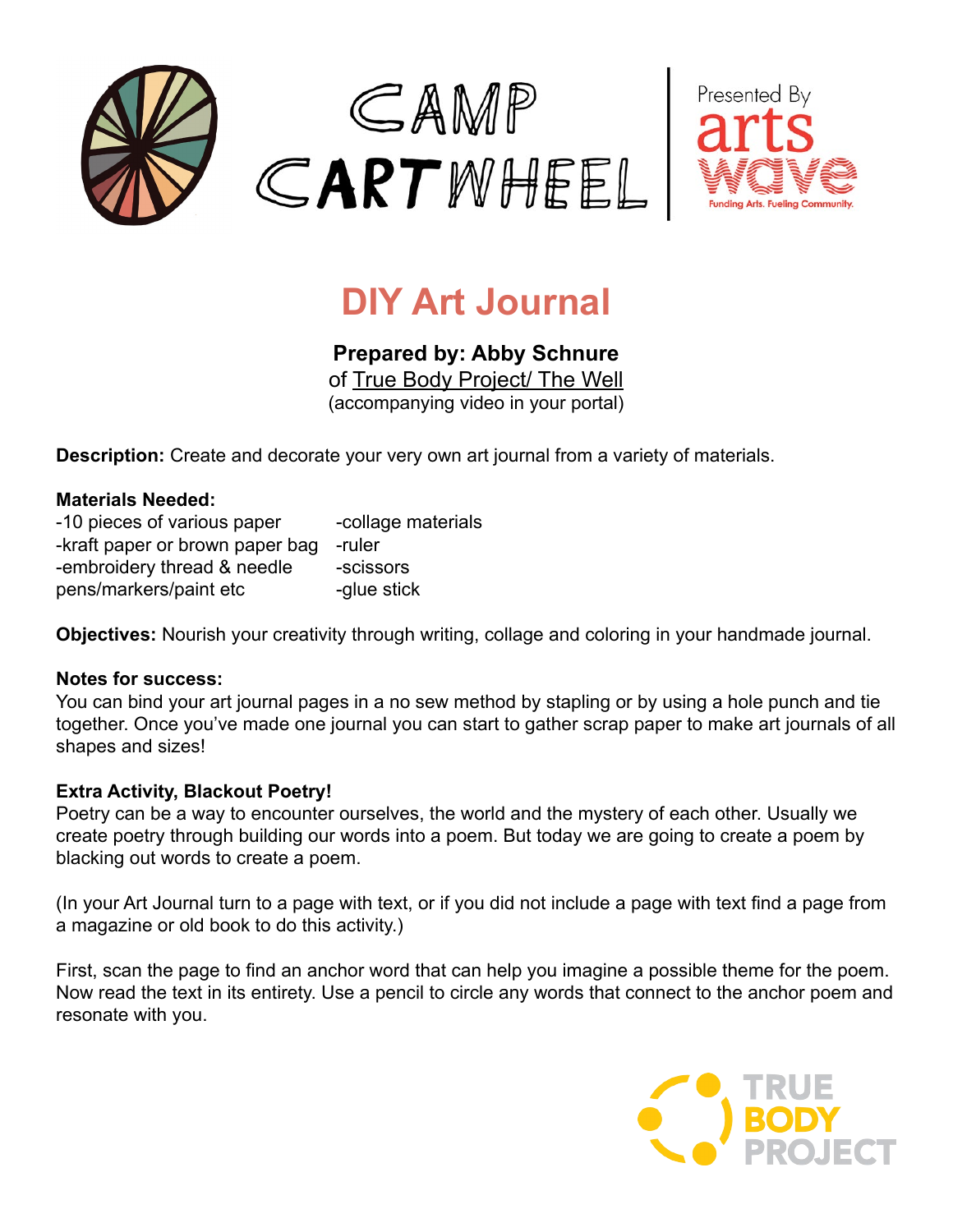List below all of the circled words in order that they appear. Then select words without changing their order to create the lines of the poem.

Return to the page of text and circle only the words you selected for the final poem.

Additional exercise; create an illustration to the page that connects to your poem!